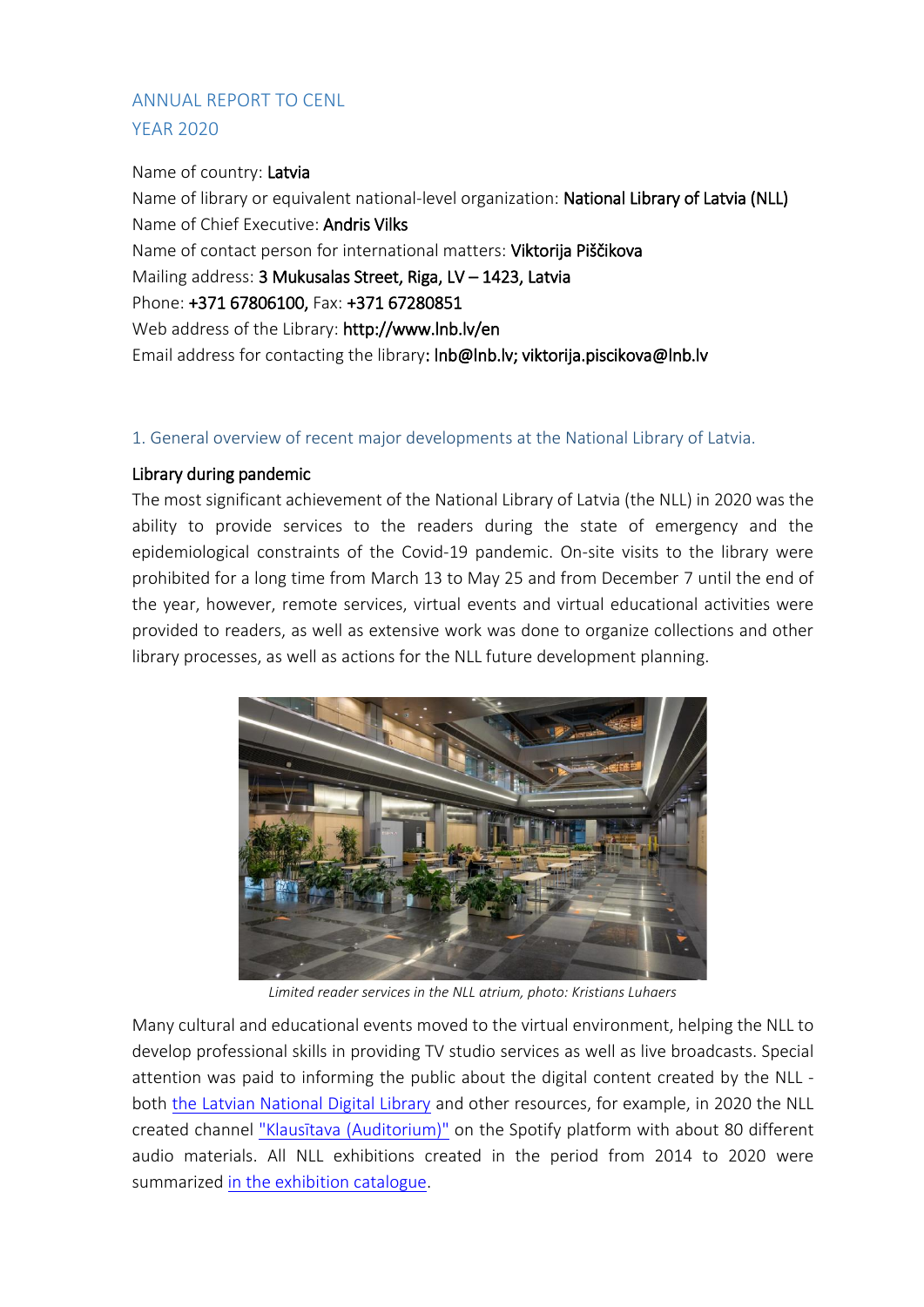The NLL has joined the #E-Culture information campaign of the Ministry of Culture and offered remote use of digital resources and e-services: e-books, digital collections, databases with remote access and other digital information resources, such as the National Encyclopedia, as well as lectures, discussions, conferences, readings and other audio and video materials.

The National Encyclopedia content was regularly supplemented. In 2020, around 700 new articles were published and around 2,000 new multimedia items (photos, maps, audio and video, graphics, etc.) were uploaded. There has also been a rapid increase in the number of encyclopedia users, which has, of course, been driven by the presence of teleworking and remote studies and the growing popularity of digital resources. Compared to 2019, the number of users of the content of the National Encyclopedia has increased by almost 70%, while page views have increased by 73% during the year. The figures also show other clearly positive trends: a decrease in the bounce rate, an increase in the length of the session, as well as a higher number of pageviews per session.



### Reading promotion to youngsters

The NLL reading promotion program "The Children, Youth and Parents Jury" celebrated its  $20<sup>th</sup>$  anniversary in 2020. Despite the limitations of the pandemic there was higher involvement than in the previous year – participated 672 libraries, including – 68 Latvian diaspora centres in 29 countries (Europe, Asia, Australia, North America and Africa). In total, 26 reading promotion events for children took place that attracted audience of 30 673 participants.

### Support for the library sector and professional development

Systematic support was also provided to the library sector – consultations, guidelines and recommendations for public libraries to provide services during the state of emergency. The NLL Collection Preservation Center experts regularly reviewed the latest information and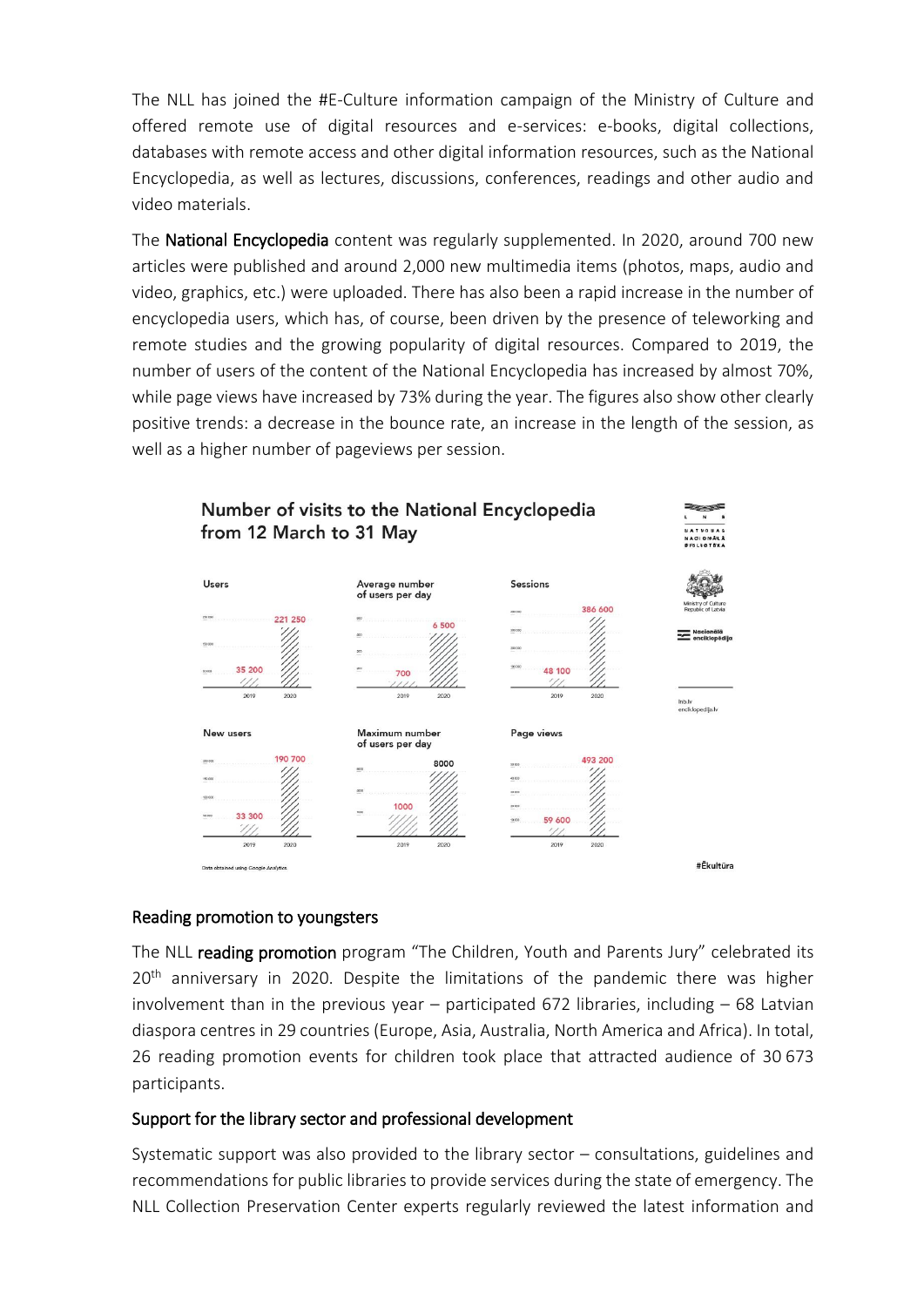recommendations related to the Covid-19 and library material quarantine.

The NLL also ensured the implementation of financial support programs - funding from the contingency plan developed by the Ministry of Culture to eliminate the negative impact of Covid-19: within valuable book procurement program for public libraries (300,000 EUR) purchased 362 book titles in 32,615 copies from 33 Latvian publishers, delivered to 779 public libraries and within webinars for the development of digital skills of library and museum specialists (30,000 EUR) organized four training programs for 347 library and museum employees throughout Latvia and with total duration of 269 academic hours.

The NLL promptly summarized the experience of Latvian libraries on working in pandemic conditions, which was published in the EBLIDA newsletter "[Special issue: EBLIDA Checklist in](http://www.eblida.org/Newsletter%20folder%20(uploaded%20files)/Newsletter-2020/EBLIDA-Newsletter-Special-issue_part-4.pdf)  [the face of the Covid-19 crisis](http://www.eblida.org/Newsletter%20folder%20(uploaded%20files)/Newsletter-2020/EBLIDA-Newsletter-Special-issue_part-4.pdf)".

The NLL translated into Latvian and published international guidelines and recommendations: "Uncertainty, Innovation, Opportunity: IFLA's Trend Report Update 2019" and "Seoul Declaration on Media and Information Literacy for Everyone and by Everyone: A Defence against Disinfodemics".

In cooperation with the Latvian National Commission for UNESCO and the Library Association of Latvia, in 2020 the NLL Library Development Center updated the topic of the UN Sustainable Development Goals among Latvian librarians by organizing two online regional seminars attracting lecturers from Finland and Norway, covering almost 500 participants.

In total the 31 professional development and experience exchange events on different professional topics were organized that were attended by 1885 LIS specialists.

In the field of education, the NLL is operating as institution for continuing vocational education and training, which is officially registered in the Register of Education Institutions of Latvia. 17 programs (723 academic hours) were implemented in 2020 attracting 303 LIS professionals that obtained certificates for professional development and vocational education.

#### Scientific activity

In 2020, the international evaluation of the NLL's scientific activities for the period 2014- 2018 was completed. In the overall evaluation the NLL received 4 points(from max. 5 points) that is equal to 'very good'. Was highlighted the NLL's scientific potential.

In 2007, the NLL was registered in the Register of Latvian Scientific Institutions (registration No. 193110). The Department of Special Collections and the Institute of Bibliography are mainly involved into research processes, but employees of other structural units are also involved in certain research projects. In 2020, the NLL had 35 employees who contributed certain FTE % to research work, 13 of aforementioned employees have a doctoral degree.

In 2020, the amount of budget for scientific work performed by the NLL (internal expenses) was 220,495 EUR, of which 161,393 EUR for fundamental research and 59,102 EUR - for applied research. Currently, the NLL is involved in three projects financed by the State Research Program and one project financed by the Fundamental Applied Research Program.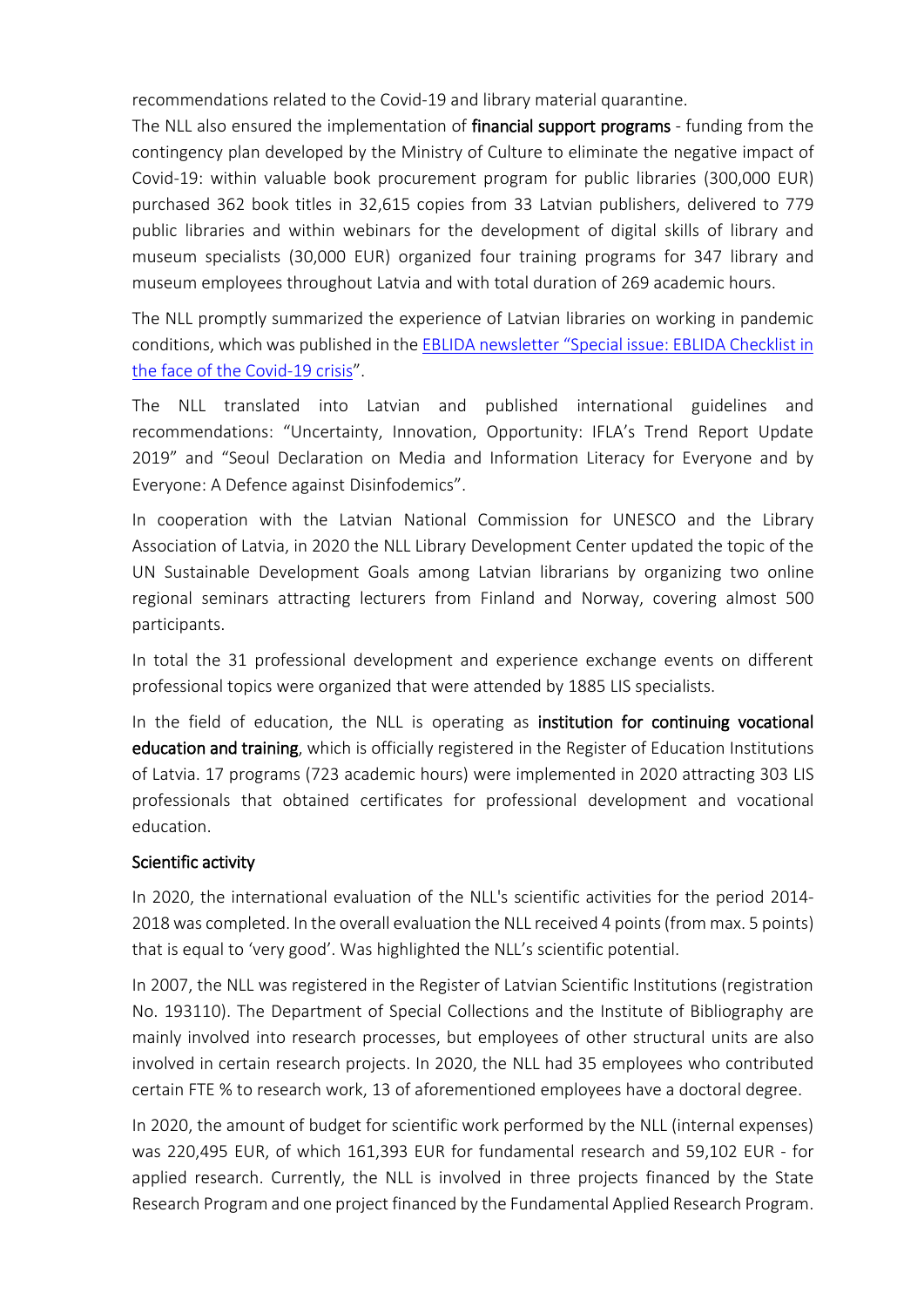In 2020 the NLL in cooperation with the Institute of Humanities and Social Research of the Vidzeme University of Applied Sciences continued the project  $-$  The Significance of Documentary Heritage in Creating Synergies between Research and Society – within the national research program Latvia's Heritage and Future Challenges for the Sustainability of the State. The aim of the project is to conduct special collection interdisciplinary research, including use of digital research methods.

Another ongoing project in cooperation with the University of Latvia is Latvian Memory Institution Data in the Digital Space: Connecting Cultural Heritage – within the Program of Fundamental and Applied Research implemented by the Latvian Council of Science. The aim of the project is to study and describe "semantic cooperation" potential of cultural heritage institutions in Latvia and test particular models of knowledge management potentially applicable to Latvia's case based on research of vocabularies and datasets available to the NLL, which have an open data potential and are essential for researchers from humanities, social sciences and their digital sub-fields. In 2020, the entry of historical publishing statistics data (1991–1994) was completed and an array of data for the period from 1991 to 2019 was published [on the NLL website](https://lnb.lv/lv/izdevejdarbibas-statistika/datu-masivs-petniecibai-par-izdevejdarbibu-latvija) for researchers.

Since 2019, the ERASMUS + project "Future of Cultural Heritage in a Modern Europe" has also implemented, where the NLL researchers are collaborating with the University of Potsdam, as well as Luxembourg, Bologna, Copenhagen, Athens, Berlin Humboldt, Krakow, Bordeaux universities with the aim of developing innovative scientific methods in the development of European education.

In 2020, the NLL in cooperation with partners – the Latvian Academy of Culture, Jāzeps Vītols Latvian Academy of Music, the Latvian Academy of Arts and the Institute of Literature, Folklore and Art of the University of Latvia – obtained funding for a new national research program project "Cultural Capital as a Resource for Latvian Sustainable Development" with the aim to create an interdisciplinary knowledge base on the diversity and value of cultural capital, the processes forming the viability of the cultural sector ecosystem as a resource for the sustainable development of Latvia.

In 2020, the NLL has published six scientific publications, including two publications of the NLL Scientific Proceedings: "Poet and artist Karl Gotthard Grass (1767–1814)" and "Latvian terminology in a hundred years". A collection of essays on the history of reading in Latvia "Reading Pandemic" has also been published.

Last year, the NLL continued scientific activities also in digital humanities field as well as participated in the Strategic Management Council of the State Research Program "Digital Humanities". The project - Going beyond Search: Advancing Digital Competences in Libraries and Research Communities – has been developed in cooperation with the Institute of Literature, Folklore and Art of the University of Latvia, Umeå University, National Library of Estonia and National Library of Lithuania. The initiative seeks to foster the dissemination of digital competences in the ALM (archives, libraries and museums) and research communities and strengthen networks among ALM, education, and research sectors in order to improve practices of working with digital content and data analysis tools.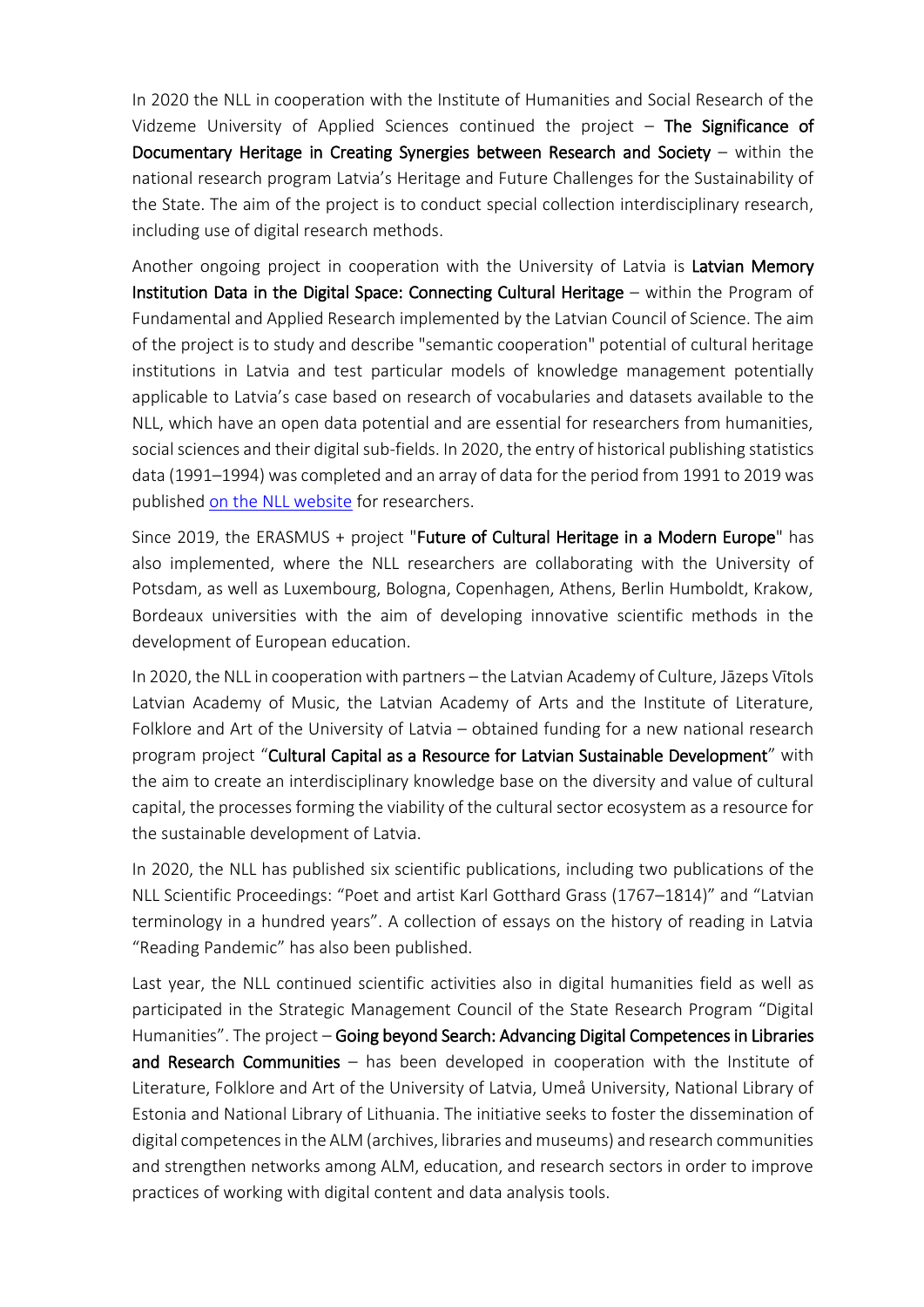

*DHN2020 on-line conference advertisement*

In 2020, an ambitious international conference "The [Digital Humanities in the Nordic and](http://dhnb.eu/past-conferences/dhn2020/)  [Baltic Countries DHN2020](http://dhnb.eu/past-conferences/dhn2020/)" was implemented on 20-23 October, and for the first time was held fully online with approximately 400 participants. [Proceedings of the conference](http://ceur-ws.org/Vol-2612/) have been published in open access.

Funding for the development of digital humanities was received from the State Research Program. Project "Digital Resources for Humanities: Integration and Development" in cooperation with the University of Latvia – Institute of Literature, Folklore and Art, Institute of Mathematics and Informatics, Livonian Institute and Latvian Language Institute, Rezekne Academy of Technologies, The University of Liepaja, the Latvian Academy of Culture and Riga Technical University was started with the aim to promote the development, sustainability and use of humanities resources, as well as the development of digital humanities in Latvia.

Within the framework of aforementioned DH projects, the development of the demonstration tool *[Latvian Prose Counter](https://proza.lnb.lv/skaititajs/index-en.html)* has been made, the production of the video series "Digital Research Series" has been started, the 1st episode "Computer Analysis and [Visualization of Text](https://www.youtube.com/watch?v=ldgrz1uSeDQ&ab_channel=LatvijasNacion%C4%81l%C4%81bibliot%C4%93ka)" has been completed.

In 2020, a study on "[Open Science and the development of a policy roadmap](https://www.izm.gov.lv/lv/jaunums/publicets-petijums-par-atverto-zinatni)" was commissioned by the Ministry of Education and Science, in which the NLL Library Development Center participated together with researchers from Riga Technical University, University of Latvia and Riga Stradins University. Study defines the concept of open science, addresses issues of open access publications, open data and citizen science initiatives.

In 2020, the NLL has continued previous international scientific cooperation, as well as attracted new partners. Cooperation takes place with organizations such as CERL (European Consortium of Scientific Libraries), LIBER (European Association of Scientific Libraries) and in specific research areas: Map & Geoinformation Curator Group, *Gesellschaft für interkulturelle Germanistik*, *Deutsch-baltisches Kulturgeselschaft Domus Rigensis*, European Society for Comparative Literature etc., also with the Tallinn University and the Estonian Science Council.

Cooperation is taking place with libraries where copies of the former Riga Jesuit College (1583-1621) library were kept: Poznan University Library, Uppsala University Library, Warsaw University Library, National Library of Sweden, National Library of Lithuania and others.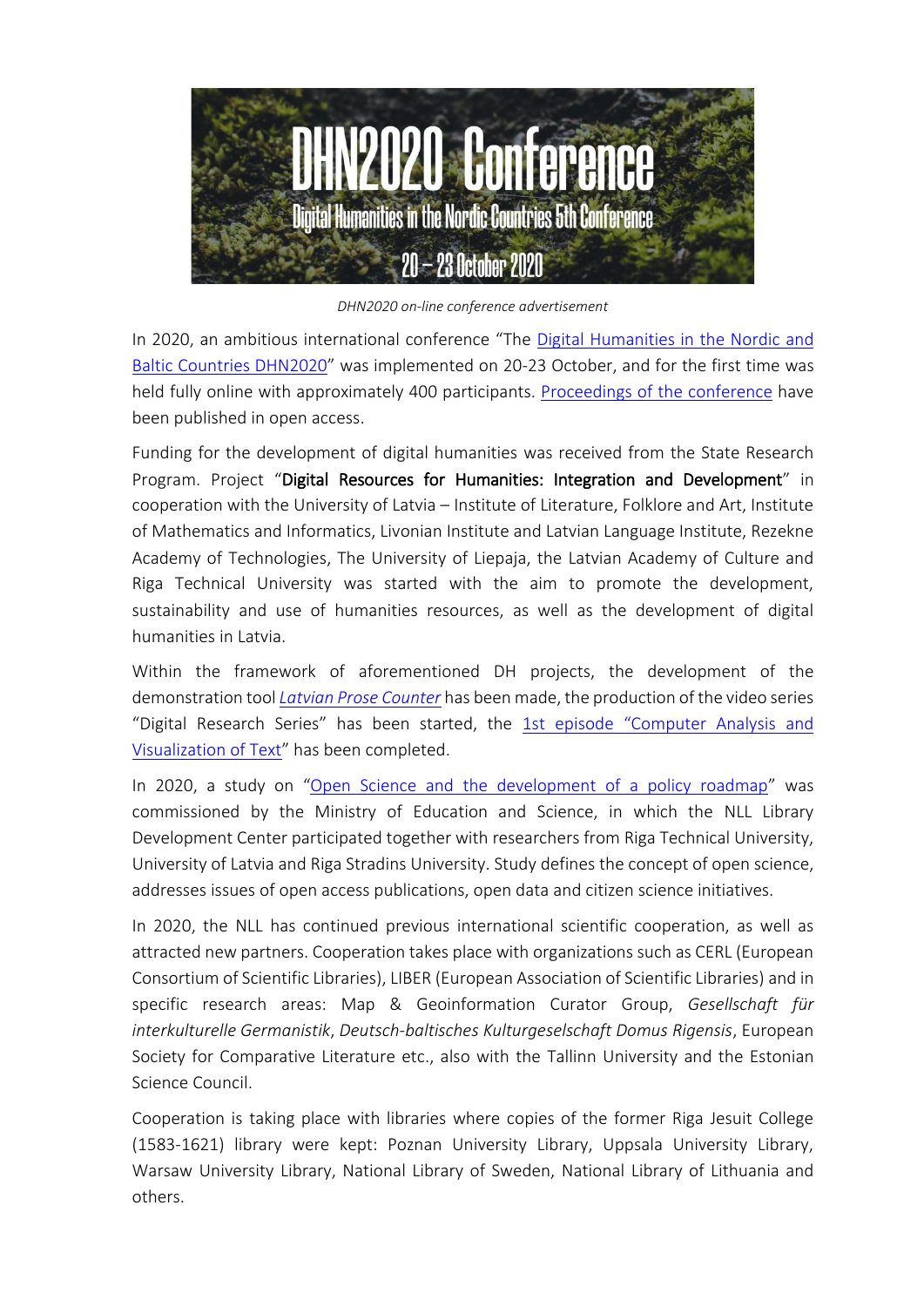2. The National Library of Latvia relationship to government, citation of legislation, which sets out the library's mandate, and any other legislation, which directly or indirectly affects the library's operations.

The NLL is a state institution under supervision of the Ministry of Culture of the Republic of Latvia. The legal mandate for the operations of the NLL is provided by the Law on the National Library of Latvia, as well as the Legal Deposit Law and several regulations of the Cabinet of Ministers on different aspects of library operations. The budget of the library consists of a subsidy provided by the Ministry of Culture according to the annual Law on State Budget, as well as of own income for paid services and other income, such as projects and donations.

The NLL represents Latvia in international library organizations, participates in development and implementation of sector specific international programs, and cooperates with foreign libraries in accordance with inter-governmental and direct agreements.

In September 2020, amendments to the Law "On the National Library of Latvia" were adopted (entered into force on 07.10.2020), which strengthens the role of the NLL as a cultural heritage digitization competence center, stipulating that the NLL manages the digitization of Latvian cultural heritage and provides advisory support services in this field. As well as defining the NLL as a data center of national importance, which, maintaining and developing the data center infrastructure at its disposal and cooperating with other institutions, can provide computing resources, data processing, short-term data storage resources, information systems accommodation, as well as long term data storage services for public administration, in particular for research institutions, educational institutions and cultural institutions. The amendments to the law also strengthened that the NLL maintains the thesaurus database of the cultural sector and ensures its public availability, and ensures the creation, maintenance and publication of the National Encyclopedia in book and electronic form on the Internet.

Considering that the state is getting prepared for the next planning period 2021-2027, the NLL was involved in the development of several strategic documents: Guidelines for cultural policy 2021-2027; Digital Transformation Guidelines 2021-2027; State language policy guidelines 2021-2027; Guidelines for the development of education 2021-2027; Guidelines for children, youth and family 2021-2027; National Youth Policy Program 2021-2023; Guidelines for the Development of a Cohesive and Civically Active Society 2021-2027.

3. Key facts and figures (size of major collections, number of employees, total operating budget, etc.)

#### Key facts given by 01.01.2021.

Number of registered users: 159 969 Number of on-site visits: 139 186 Number of virtual visits: 3 623 862 Number of loans: 114 987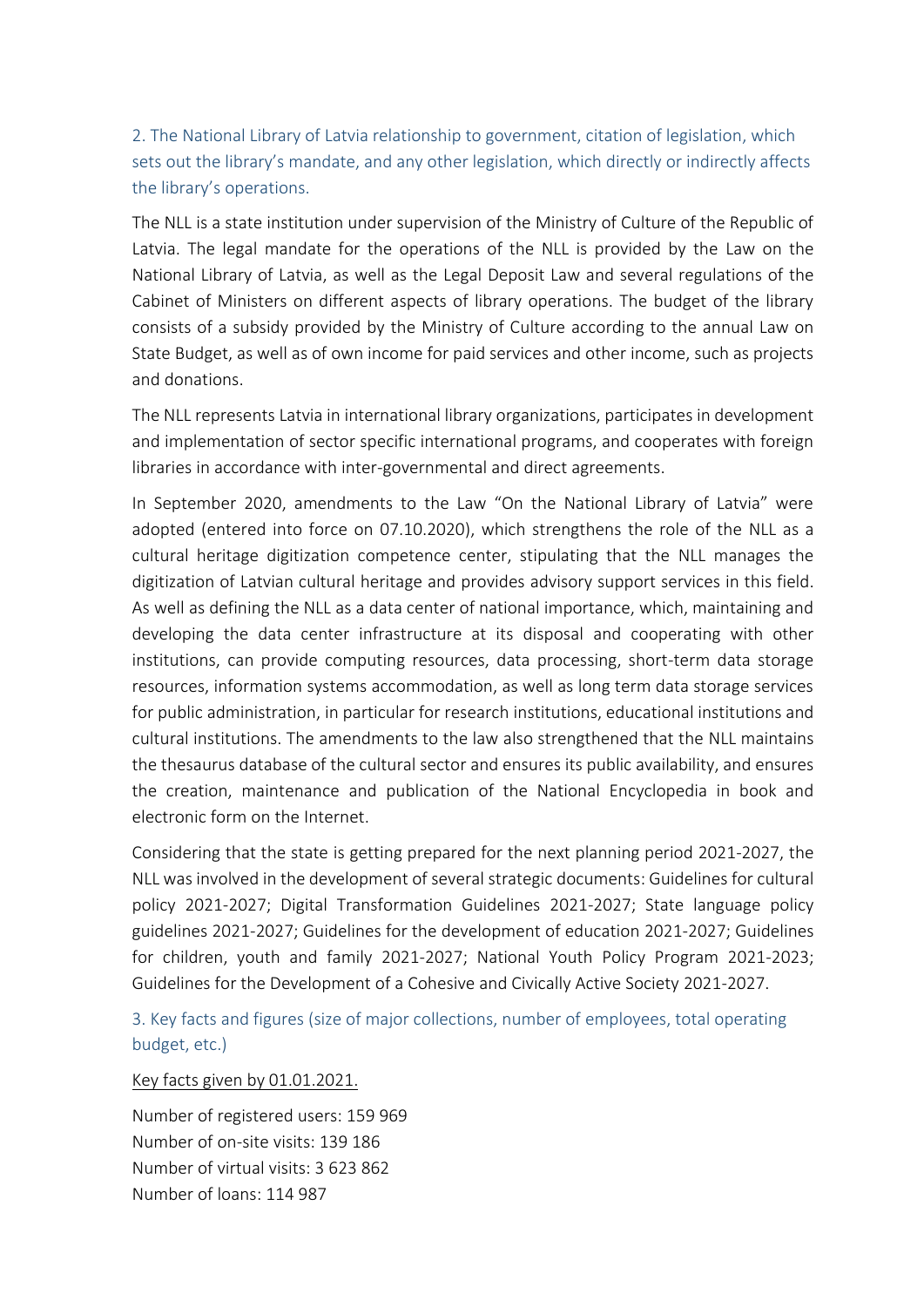Collection (total number of units): 4 283 163 books: 2 007 043 serials: 868 234 audio-visual materials: 79 766 microforms: 96 310 cartographic materials: 43 014 sheet music: 225 221 graphic documents: 243 684 manuscripts: 30 994 small prints: 652 522 other: 4 635 E – Resources collection (total number of units): 21 330 e-books: 8 165 e-serials: 9 420 Number of personnel: 348 Including 203 librarians Size of premises used by NLL: 48 595 m2 Number of places for readers: 1 000 Total budget year 2020: 12 739 361 EUR Including: Financing from state budget: 11 869 206 EUR Expenses – salaries: 5 559 483 EUR Expenses – social insurance, allowances, compensations: 1 393 268 EUR Expenses – building of collection: 778 535 EUR Including: periodicals 20 416 EUR Expenses – goods and services: 3 564 040 EUR Including IT services: 801 118 EUR

#### 4. New developments in creating and building collections

At the end of 2020 the NLL's stock had 4 283 163 physical units. New units  $-57865$ ; excluded from the stock – 15 678. The collection was mostly supplemented with books (28 520) and serials (14 804).

The limited opportunities for reader service and events due to the Covid-19 pandemic allowed us to focus more on the planned collection activities related to stock assessment and organization, preventive conservation, making full use of existing working conditions. Active work on collection evaluation was carried out in the following directions:

• evaluation of the open access collections - assessment of the physical condition and bibliographic data in accordance with the previously developed methodology.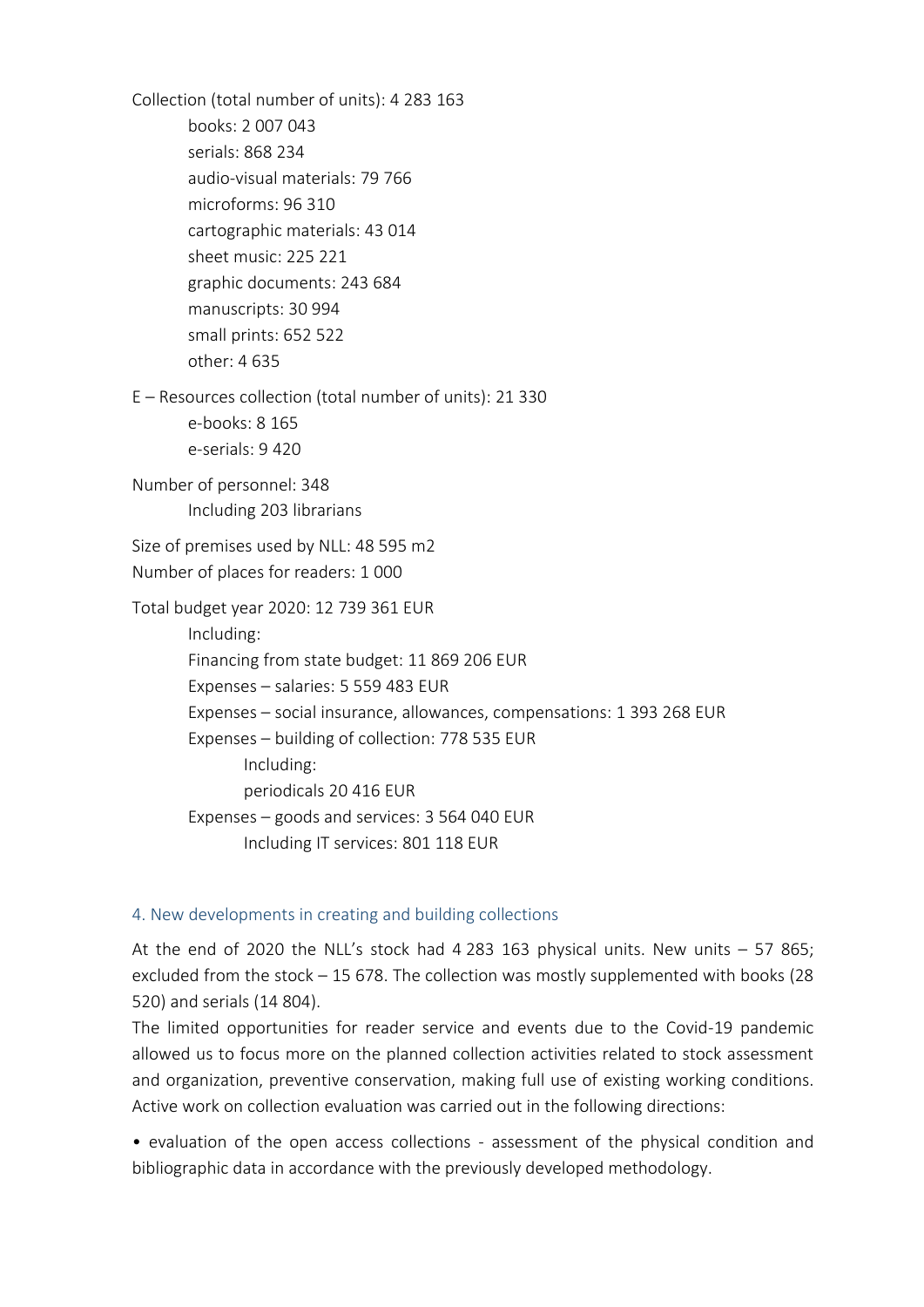• evaluation of branch literature in foreign languages – the planned amount has been exceeded more than 5 times (15 759 copies evaluated);

• evaluation of the duplicates – compared to 2019 the number of evaluated copies has increased almost 3 times (about 15 000 copies);

• mapping of all collections of the NLL.

A number of valuable donations have enriched the NLL's collections (51% of new acquisitions were donations).

### 5. New developments in creating and building digital collections.

At the end of 2020, the NLL had 21 330 electronic document units. The electronic document collection was supplemented with 3 936 units during the year. The collection of e-legal deposit copies includes the most e-serials (1 226), actively continuing to compile enewspapers and e-magazines, e-books (832) and e-cartographic materials (806). There is positive tendency towards acquisition of digitally born unpublished materials.

Implementation of the project Digitization of the Cultural Heritage Content (the 1st Stage) has been accomplished and the 2<sup>nd</sup> Stage continued. In the project's 1st and 2nd stage 3.5 mil. page of text materials, 267 thousand pictures, 280 thousand audio documents and 273 thousand min. of video documents, 3D scans of 40 cultural monuments, 37.5 thousand minutes of film documents, 70 thousand museum objects, 10 intangible cultural heritage values and 34 cultural events have been recorded. In DOM available 882 thousand digital objects from the collections of more than 130 institutions and 370 private individuals.

The implementation of the components of the Latvian cultural heritage integrated platform are under construction, incl. Cultural Monuments Management System "Heritage", Copyright Management and Licensing Information System, Digital Object Management Information System, as well as a procurement procedure for the development of a unified distribution system for the Latvian National Digital Library is underway to ensure unified management and distribution of cultural heritage digital content, incl. in the form of open data. Work is underway to implement the Digitization Competence Center as well.

The scope of the 1st stage project and the 2nd stage project for the improvement of data storage infrastructure and performance, as well as for the improvement of digitization infrastructure have been fully completed. Four data sets related to digital cultural heritage have been published [on the Latvian Open Data Portal.](https://data.gov.lv/dati/eng/dataset?organization=latvijas-nacionala-biblioteka&q=latvijas+nacion%C4%81l%C4%81+bibliot%C4%93ka)

### 6. New developments in managing collections

In collection conservation field 874 units have been restored and 1252 units conserved during 2020. An extensive working group was established with various NLL specialists and representatives of the Institute of Literature, Folklore and Art of the University of Latvia to start work on the NLL stock rescue plan in emergency situations, which would be part of the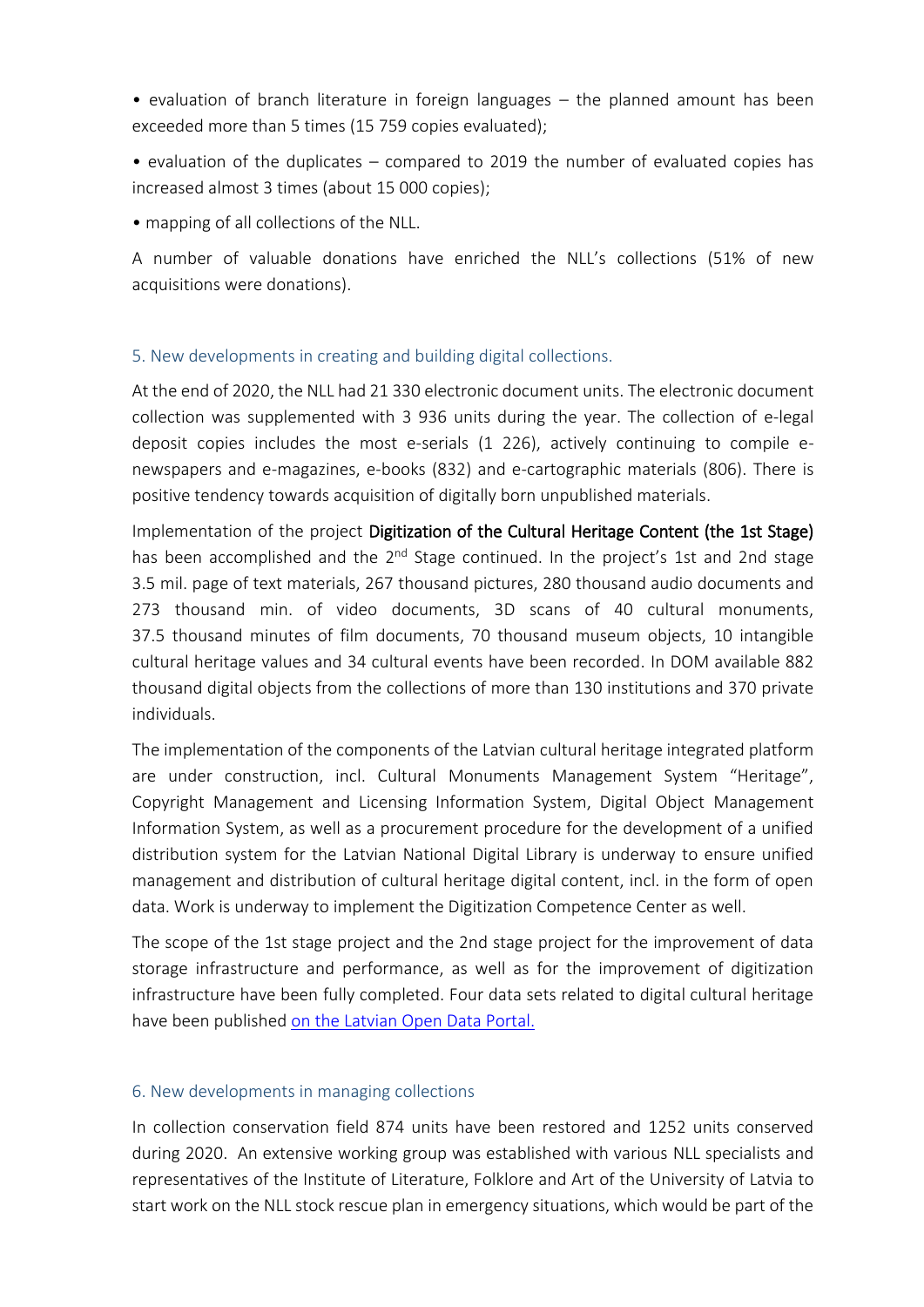NLL Collections Conservation Strategy. Research on the practice of other countries has been carried out and active work has been done on the development of successive parts of the plan. The current situation was jointly identified and risk analysis was performed, as well as an emergency team was established and the development of the Action Plan was started. In addition, 37 emergency kits for storages and reading rooms have been set up with CENL funding (an amount of 2500 EUR) as preventive protection measures.



*Emergency kits for rescuing the collections created with the CENL Covid-19 Fund Support* 

In order to create data as a significant added value for the national collection, year 2020 was dedicated to improving data quality: the number of newly created authoritative records has increased by about 10%, enriched records have increased by 14%. Authoritative data was enriched with international identifiers, and links were created between the various authoritative records in the ALEPH catalogue, as well as links to external resources (eg the Library of Congress).

The highest quality indicators refer to the data sets of the national bibliography: the amount of enrichment has more than quadrupled (from 49 897 (2019) to 217 880 (2020)). The data sets of the books of the National Bibliography 2017-2020 has been prepared in such a quality that it can be published in the form of open related data.

On September 2, 2020 1 million bibliographic records were created in the unified catalog of national scientific libraries. Compared to 2019, the amount of data cataloged by the NLL in the catalog has increased by 11.3%.

Translation and editing of 5000 terms, values and relationships of the RDA dictionary has been completed. The dictionary is prepared for publication in the International RFID Register. The existing methodologies of bibliographic and authoritative data have been updated and supplemented, as well as new methodologies complying with the RFID regulations have been developed: Methodology of analytical records; Notation methodology; Audio resource methodology; methodology for creating authoritative records of works for summaries of works; for the creation of authoritative records of institutions and objects (buildings). A total of 16 educational activities (both face-to-face and online) were organized on data generation and processing, with 318 participants.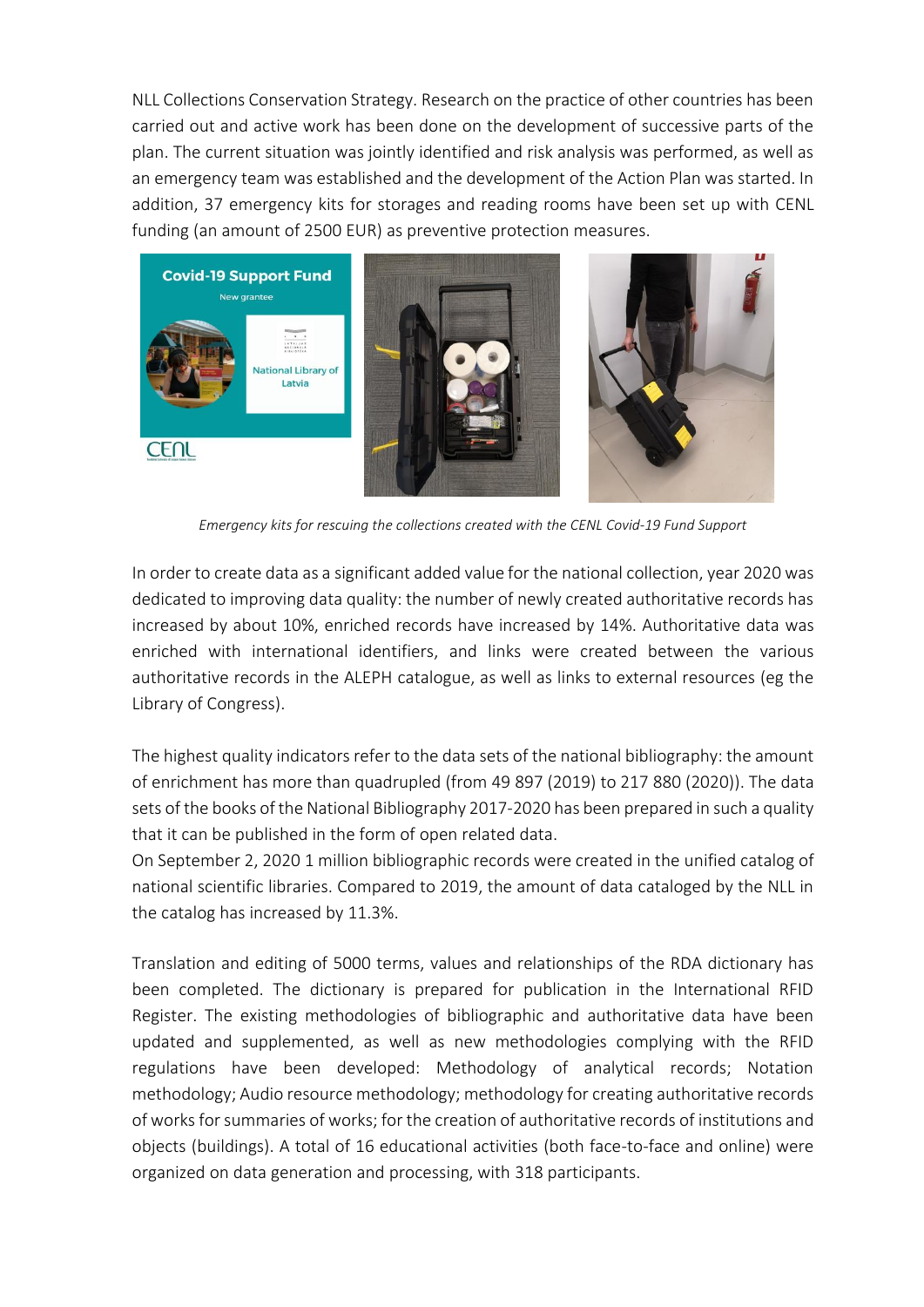### 7. New developments in providing access to collections

When the library resumed full-time work, from May 26, the entire reader service was organized on the ground floor level in the atrium. Extensive preparations were made: Guidelines for on-site services for readers and visitors of the NLL during the state emergency were developed, reader service scheme (path), reservation system for library visits, confirmation forms and amendments to the NLL Terms of Use.



*Reading services in epidemiologically safe conditions, photo: Kristians Luhaers*

From 1 September, all floors and reading rooms were opened to visitors with a 50% reduction in workplaces, the number of computers and other restrictions, including the fact that readers were denied access to choose their own publications from the open access collections. At the same time, 318 reading places were provided, including 101 computerized, 4 for visually impaired readers, 2 for interlibrary loan clients and 5 for the Children's Literature Center. In the Internet reading room, a time limit of no more than 30 minutes per day was set for working with a computer without the provision of headphones. All printed materials were quarantined for 72 hours.

It should be noted that while the library was open to readers, remote services were continued: Ask the Librarian, digitization on demand, press reviews and suggested information resource lists, consultations on the use of e-resources, interlibrary loans, personal loans, online consultations, individual and group training on information retrieval, the subscribed databases, remote reader registration.

The restrictions caused by the Covid-19 pandemic contributed to the development of the training activities. Online training sessions were launched using the Zoom and MS Teams platforms. The NLL Reference and Information Center provided training services to 71 study groups, of which 50 participated in distance learning. The total number of participants was 1259, of which 953 were participants in distance learning classes.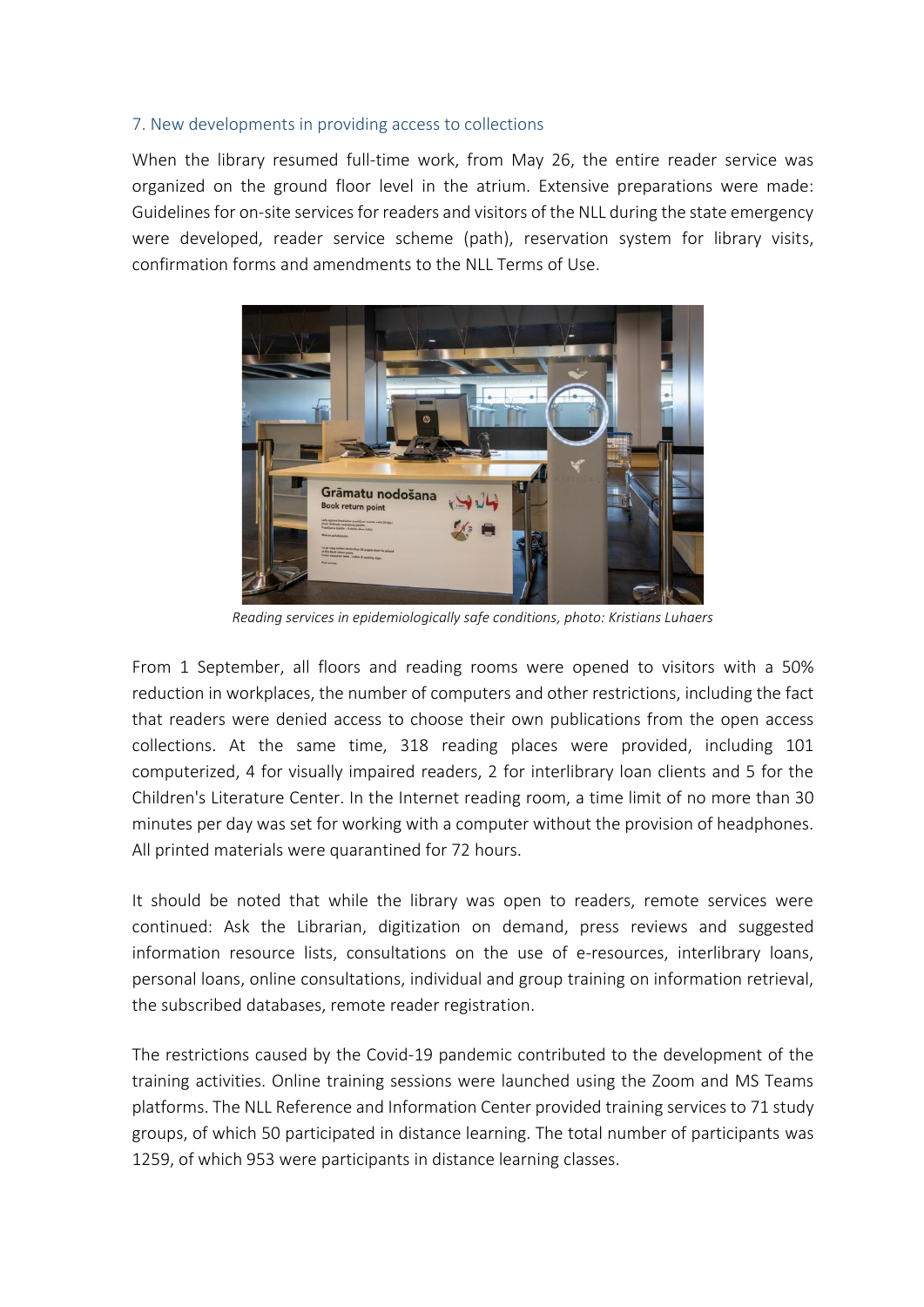#### 8. New developments in providing access to digital collections

The collection of periodicals and e-books of the NLL has been made available until the end of the state emergency thanks to an agreement between the AKKA/LAA (Copyright and Communication Consulting Agency/Latvian Authors' Association) and the NLL. The total number of unique users in the [periodical's](http://www.periodika.lv/) portal has doubled, however, during typical hours of high usage we have noticed an increase of simultaneous connections – 5 times higher than before the crisis.



There is a similar situation in th[e digitized books portal,](http://gramatas.lndb.lv/) and increasing trend in usage is seen also in other parts of the National Digital Library. The National Digital Library in general has seen a 61% increase in new users and 70% in viewing sessions.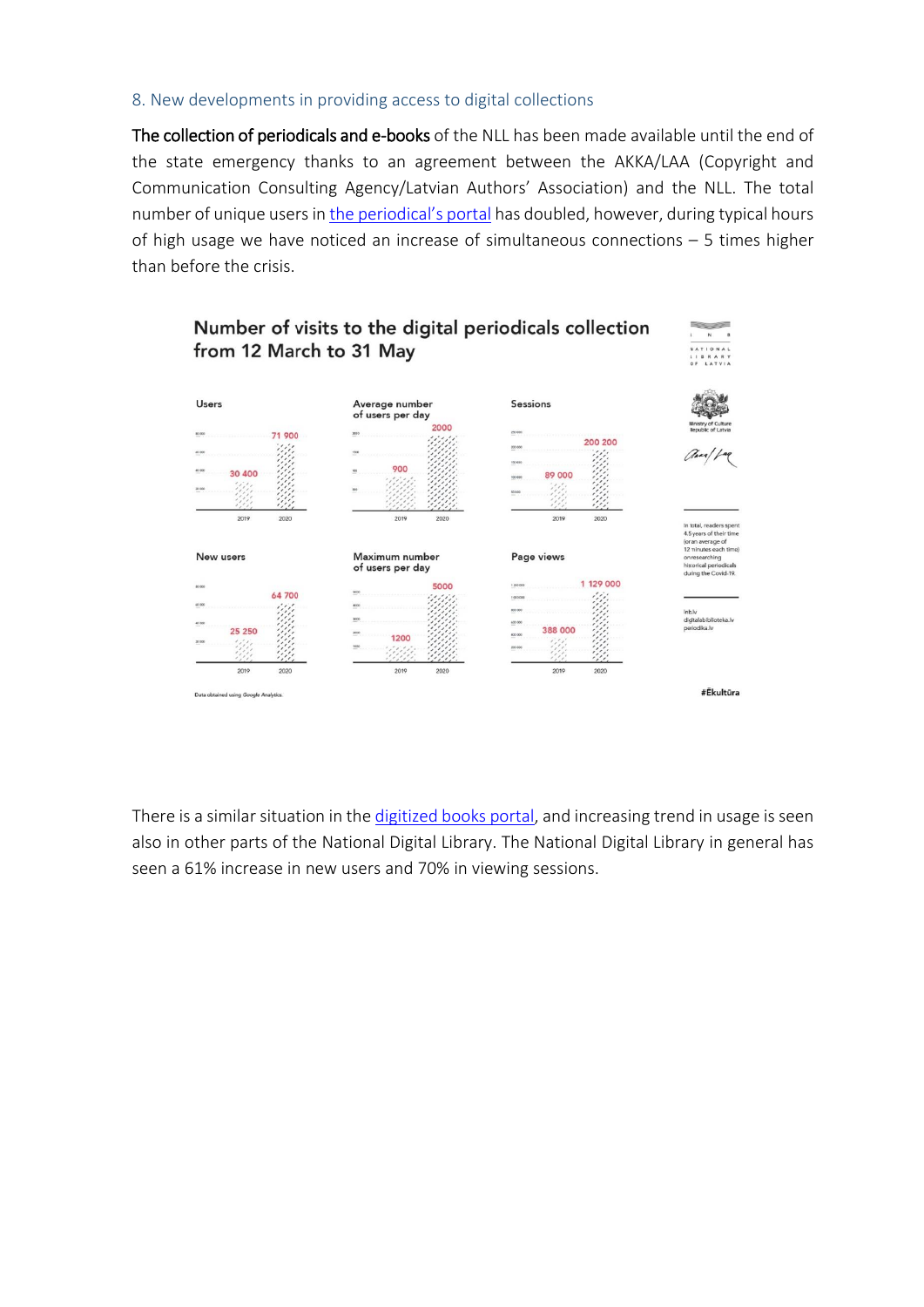## Number of visits to the digital book collection from 12 March to 31 May



Another important event in 2020 was the launch of the Latvian National Digital Library's single search engine [www.lndb.lv](http://www.lndb.lv/) - it allows searching in all collections of the Latvian National Digital Library, and it is also suitable for use on mobile devices.

### 9. Cooperation with national and international institutions

At the national level – as mentioned in  $\text{ch.1}$  – the NLL is a leading partner in the European Regional Development Fund Project "Digitization of the Cultural Heritage Content" together with other project partners – the National Archives of Latvia, the National Heritage Board of Latvia and the Culture Information Systems Centre. The NLL also serves as a competence centre for Latvian LIS professionals by developing guidelines and terminology and adopting standards for library sector, providing consultations and organizing seminars and trainings for professional development.

On the international level – the NLL is a member of international organizations: IFLA, CENL, LIBER, EBLIDA, CERL, IIPC, IAML, IASA, BAAC, AABS, Bibliotheca Baltica, CODART, AEPM, IGELU, Consortium of legal resource centres and legal information specialists, ISBN, ISSN (CIEPS) and ISMN agencies. The NLL's international cooperation strategy contains such tasks as the implementation of joint international projects and programs, cooperation with international organizations, foreign embassies in Latvia and Latvia's embassies abroad, culture and information centres to promote Latvia's cultural heritage and organize international exhibitions and conferences; international document exchange and participation in the international book fairs.